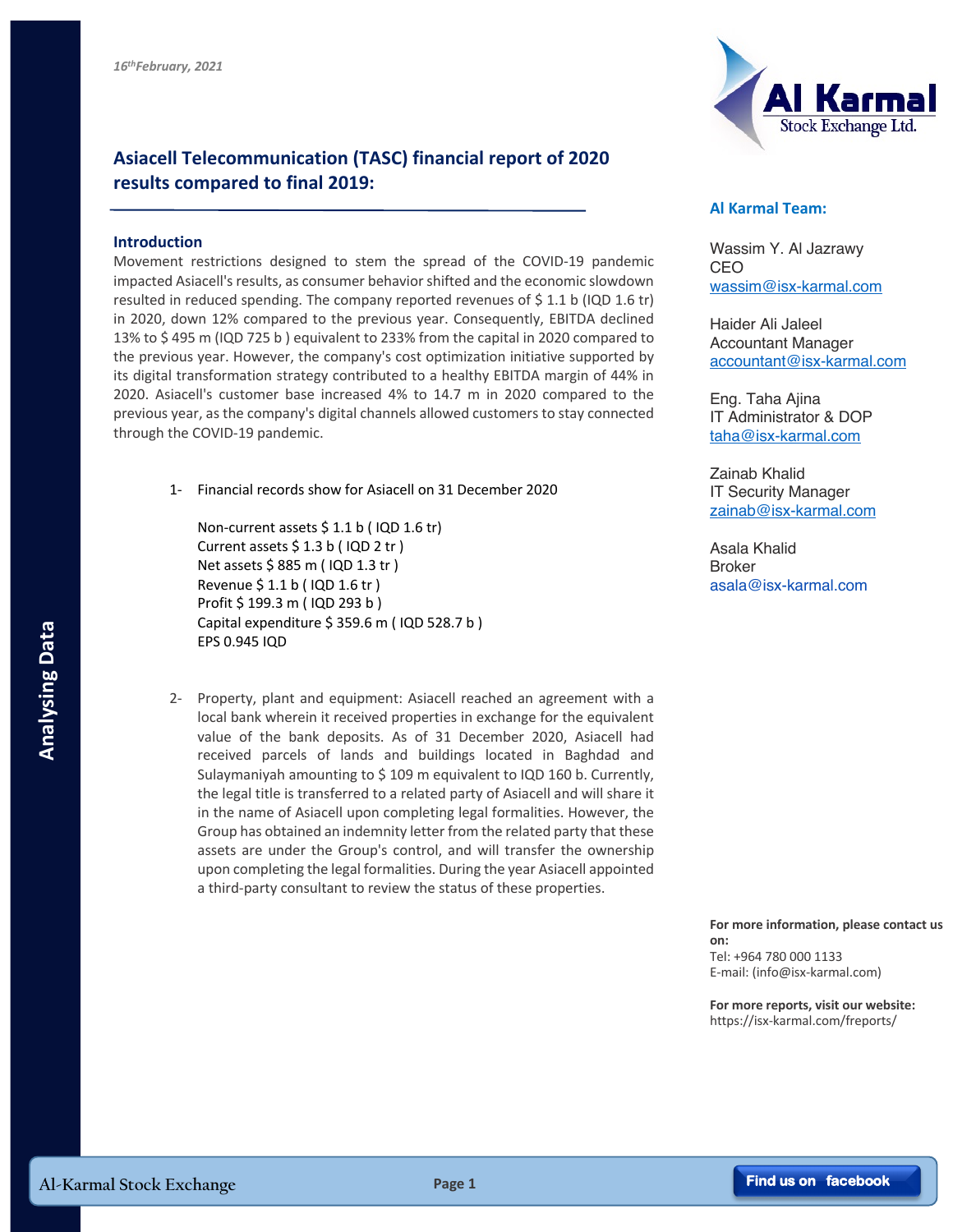

- 3- During the year 2016, the Communications and Media Commission (CMC) sent letters which restricted Asiacell from using certain bank accounts with a balance of \$ 52 m equivalent to IQD 76.7 b as of 31 December 2020. On 31 January 2021, Asiacell deposited all the disputed amounts to CMC. Asiacell has also started procedures to release the restrictions on these balances. The remaining balance pertains to certain restricted bank deposits maintained for dividend payments, limited cash deposits with banks related to bank guarantees, and the restricted cash related to the derivative financial instruments between the Group and a local bank.
- 4- Tax demand notices against Asiacell as at the reporting date, Asiacell Communication was subject to tax demand notice by the General Commission for Taxes, Iraq. for the years from 2004 to 2007 for an amount of \$ 61.8 m ( IQD 90.8 b ), 2008 amounting to \$ 32.4 million ( IQD 47.6 b ), 2009-2010 amounting to \$ 56.3 million ( IQD 82.7 b ), 2015-2016 amounting to \$ 41.7million ( IQD 61.3 b ) and 2017 amounting to \$ 24.7 million ( IQD 36.3 b ) ., and 2019 amounting to \$4.4 million (IQD 6.4 b).

Asiacell has objected to each of these claims. The Group has set up adequate provision against these claims, and management believes that Asiacell has substantial grounds to challenge each of these claims.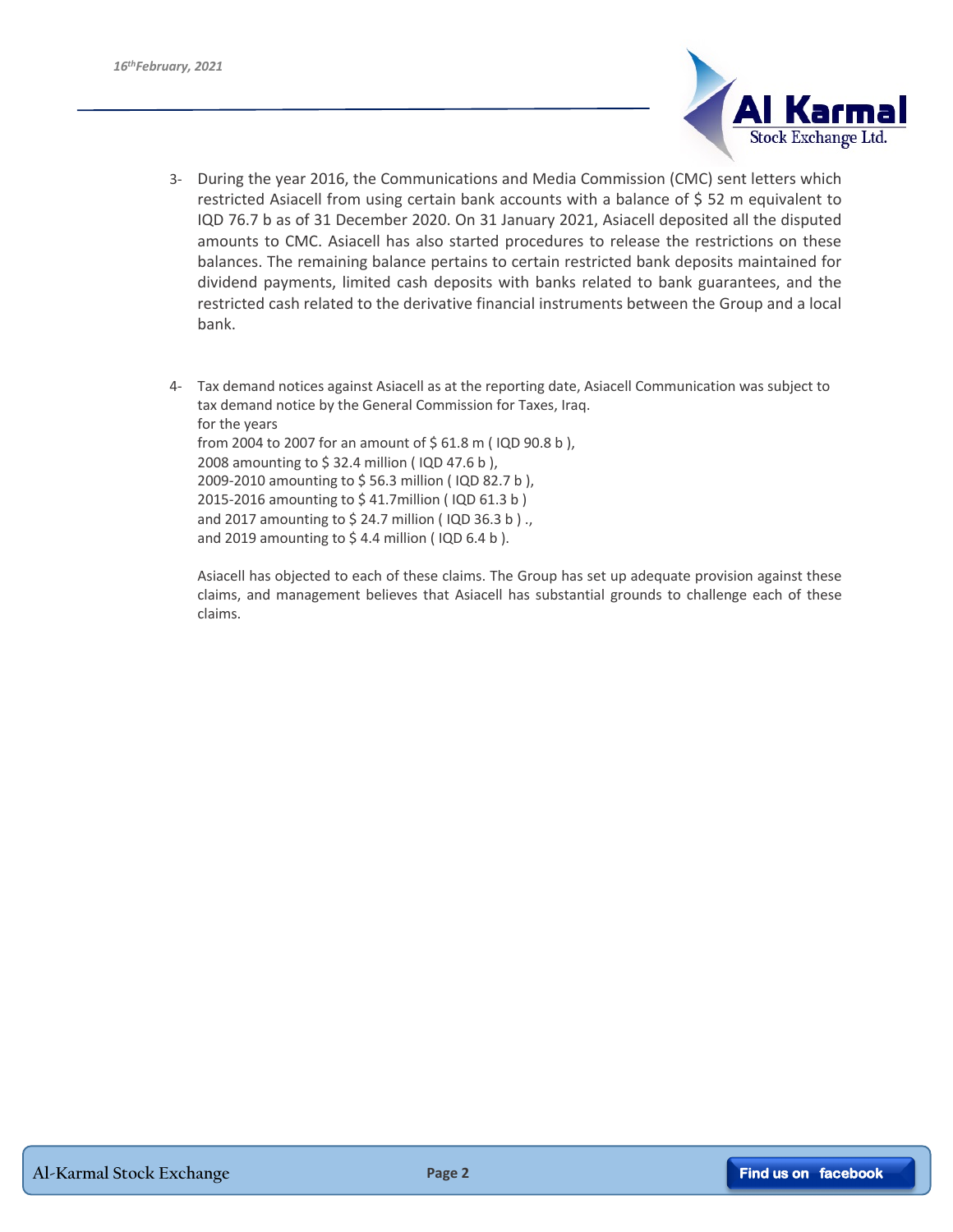

- 5- Challenge these claims proceedings against Asiacell relating to regulatory fee on 10 June 2014, the Communications and Media Commission ("CMC") issued a letter notifying the Company that the structure of the Company to ownership of the shares in its capital does not fulfil the License requirements as an Iraqi Company to pay 15% of its gross revenue as a regulatory fee, as per license agreement. Consequently, the CMC requested the Company to pay a regulatory fee of 18% of gross revenues instead of 15%. The amount requested by CMC was USD 76 m ( IQD 111.7 b ) from the period that the CMC is claiming that the Iraqi ownership had changed until the end of the first half of 2013. The Company has appealed against this claim. On 11 November 2014, the CMC issued a letter notifying the Company that they revised the claim relating to the additional 3% and that the total new amount from June 2012 to 30 June 2014 should be equal to USD 101.8 m ( IQD 149.6 b ). The Company has a full provision against this claim amounting to USD 185.6 m (IQD 272.8 b) In January 2016, the Erbil Court of Cassation has issued a final decision in favour of the Company.
- 6- For the year ended December 2020 CONTINGENT LIABILITIES Proceedings against Asiacell relating to a regulatory fee (continued) In July 2014, Asiacell disputed the CMC's decision and appealed it to the CMC Appeal Board and subsequently to the Iraqi courts on the basis that Asiacell is entitled to benefit from the 3% discount in the regulatory fee as it's an Iraqi Company with a majority Iraqi Shareholder. The dispute progressed from the Court of First Instance to the Kurdistan Court of Cassation, which, on 27 January 2016, ruled in favour of Asiacell and concluded that the CMC is not entitled to apply the 18% license fee to Asiacell as it is an Iraqi company with Iraqis owning more than 84% of its shares. Asiacell implemented the court decision at the Karadda Execution Office in Baghdad. On 4 February 2016, the CMC sent a letter for the restricted use of certain bank accounts of Asiacell, for CMC's benefit. It is against a disputed amount for which the company already has a court decision in their favour. In June 2017, the Iraqi Ministry of Finance raised a "third party objection" case at Erbil Court against its own decision. On 9 August 2017, the Court dismissed the objection and confirmed its past decision. After appeal, Cassation Court, on 17 October 2017, ruled against the Ministry of Finance and affirmed the judgment in favour of Asiacell. As part of the license's extension negotiations, Asiacell and CMC have concluded the license extension's terms and conditions for 8 years. The only pending points are related to the 3% license fee dispute in which Asiacell deposited 100% of the disputed amount at a CMC bank account until a final settlement is reached.

\*(The source from Ooredoo Group)